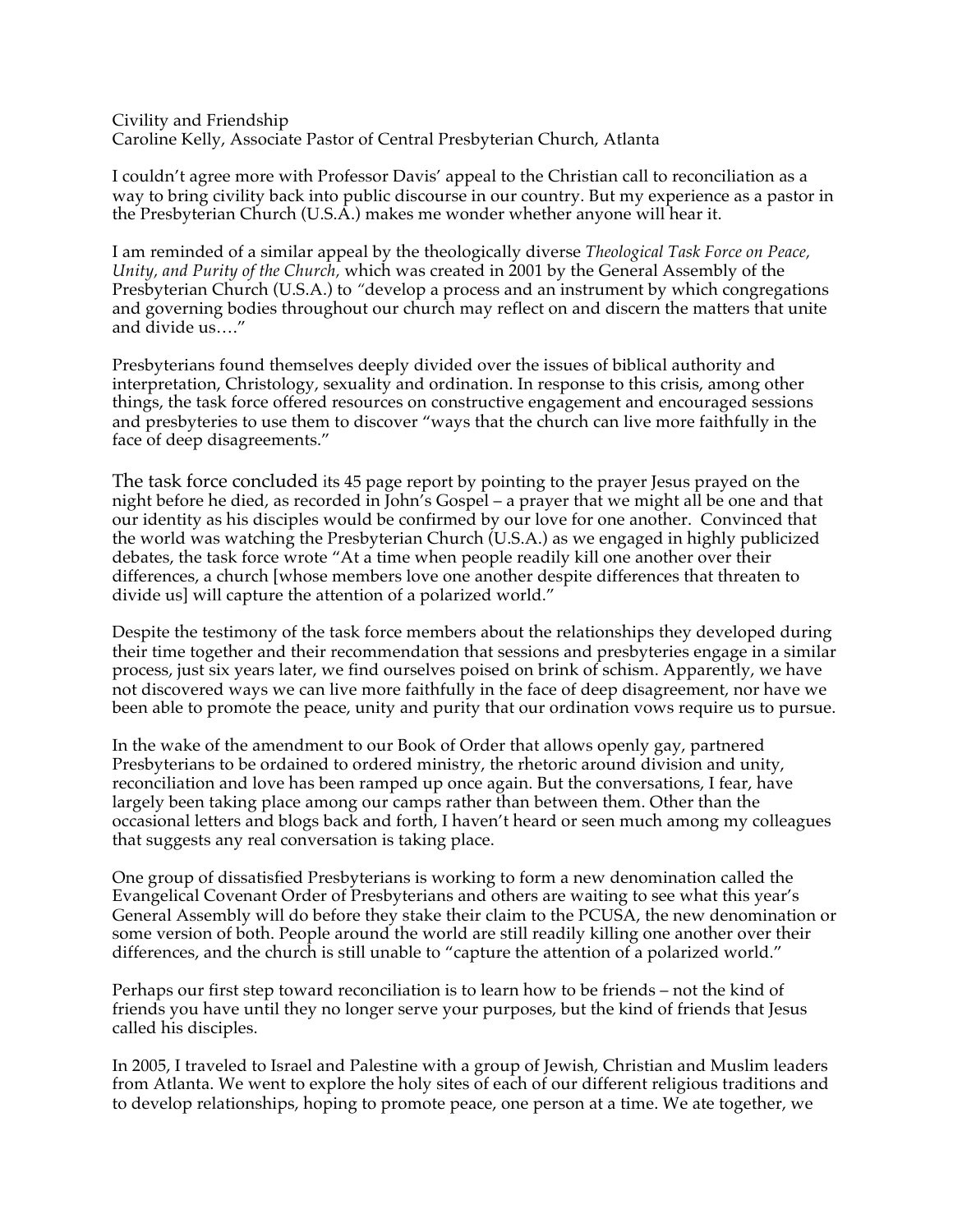prayed together, we worshiped together and we studied each other's religious traditions together.

Going to Israel when Jewish settlers were being forcibly evacuated from their homes in Gaza, was challenging to say the least. We didn't go there to talk politics or to solve the issue of peace in the Middle East, but it was hard to ignore the tension we felt among ourselves, each person clinging fast to their own understanding about what was happening and who among the rest of the group could be trusted as an ally.

Nearly a third of us had traveled together on an earlier pilgrimage to Turkey and had developed trusting and lasting friendships as a result. But even these friendships were challenged by this pilgrimage. It was hard to ignore our differences with signs of division and hate all around. Ribbons of red and blue were tied to car antennas to signal whether the drivers supported or opposed the Gaza evacuation and walls and fences to separate Jews and Muslims and Christians were going up before our very eyes.

In spite of the festering of deep wounds in that region, several friendships blossomed. One in particular that touched me was the abiding friendship between a Jewish rabbi and a Muslim woman. They had met and developed a relationship in Turkey, so when we prepared to travel to Ramallah, where the headquarters of the Palestinian Authority were located, he asked her to be his companion for the day.

Afterwards, he said he could not have gone to Ramallah that day if she had not been with him. He had never traveled to the West Bank and was so afraid for his safety, that he removed the most visible sign of his Jewish identity. He took his kippah off his head.

Despite her own feelings about the Jewish State's occupation of the West Bank, the Muslim woman agreed to stay close by him the whole day, walking with him as we were led through the areas where many of her Muslim brothers and sisters still lived as refugees in their own homeland.

To be a friend means to take seriously what the other takes seriously, and in Jesus' case, it is the command to love. To imitate Jesus as friend means to love those whom he loved. And Jesus often demonstrated his love for people with whom the disciples did not associate: the Samaritan woman he met at the well, for example.

His disciples would have been shocked to hear Jesus asking for a drink of water from this woman, because in so doing, he set aside conventional social norms and ignored centuries of hostility between their communities.<sup>1</sup> Reaching out to her, Jesus' love transformed her from a once despised outsider to a friend and a disciple.

In the ordination vows that deacons, ruling elders and teaching elders make, we promise to be a friend to our colleagues in ministry, to love our neighbors and to work for the reconciliation of the world. But when we look to Jesus' example, we realize how much this vow asks of us. It is hard enough to be a true friend to people with whom we share a common heritage or belief system, but reaching out in love to those who don't share our perspective on issues close to our hearts is a daunting task.

But if we call ourselves Christians and say that we seek to follow Jesus, are we not also called to be friends to people who don't see things as we do? One writer puts it this way, "Either we are

 $\frac{1}{1}$ <sup>1</sup> R. Alan Culpepper, *The Gospel and Letters of John*, Nashville: Abingdon Press, 1998.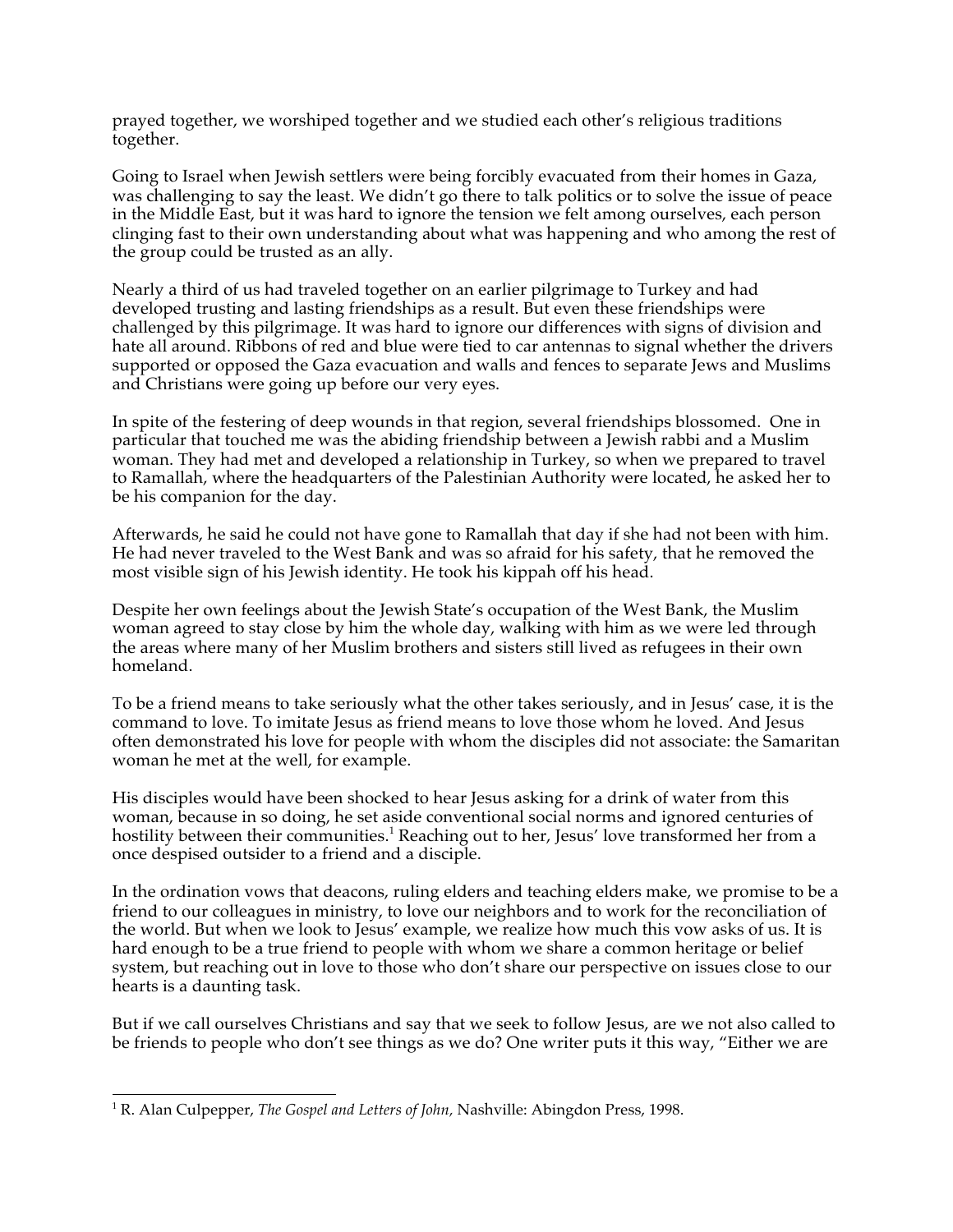about being friends with God and each other or we are about why some people are our friends and others aren't. If we are the latter, we are not following Jesus. $^{72}$ 

When our interfaith group prepared to leave Israel, we arrived at the Tel Aviv airport four hours before our flight was scheduled to leave. At the time, I thought it was ridiculous that we had arrived so early, but it didn't take long to understand why.

Things went well for the first part of the security check, only a few of us having to open our bags for inspection, but as soon as the first Muslim woman approached, the checking intensified dramatically. I watched from a distance, as they began unloading their suitcases, one item at a time, wondering how long this might go on.

As the bag checking ended and security officers came forward to take the women to be searched more fully in a private setting, the rabbis in our group converged on them. Insisting in Hebrew that they would accompany the women, each of them paired up and followed the entourage as it left the main area.

It was quite a sight, I imagine, to see a group of Jewish rabbis intervene on behalf of these Muslim woman in a highly secured Israeli airport. In a country where many Jews would have nothing to do with a Muslim, these rabbis set aside local social conventions and years of hostility between their people to reach out to these outsiders and bring them into their circle of friendship.

We did, in the end, need the full four hours to catch our flight, as the last rabbi came running down the concourse just as the last boarding call was being announced. As he approached the gate, tears started streaming down my face. These rabbis acted as true friends to the women. They didn't lay down their lives, but they stood by them in a way that demonstrated a concern that put the women's welfare on an even footing with their own.

I thought it odd at the time that Muslims and Jews were able to teach me how to follow Jesus, but my experience was not so different from what members of the Theological Taskforce on Peace, Unity and Purity discovered in their relationships with each other. They didn't wait until it was time to vote on an issue about which they disagreed before they spoke to (or at) each other. Instead, they spent time getting to know one another.

They worshiped together, studied scripture together and prayed for each other. They listened to each other's stories and they allowed themselves to be vulnerable with each other. They came to know the divine image of God in each other, so when it became time to talk about the hard stuff, they had already developed a level of trust and mutual respect on which civil discourse depends. When they disagreed, it was not with the purpose of defeating an enemy but instead with the purpose of hearing and learning from their differences.

Christians are called to the ministry of reconciliation. Let's start by remembering what it means to follow Jesus. Let's start by learning how to be friends with one another and then maybe we can learn to love one another as God has loved us.

Questions to consider:

1. Civility and mutual respect are very difficult goals to achieve on deeply divisive topics. What is it about relationships that make those goals both harder to reach and more achievable?

 $^2$  Preaching peace.org/yearb.easter6. htm.